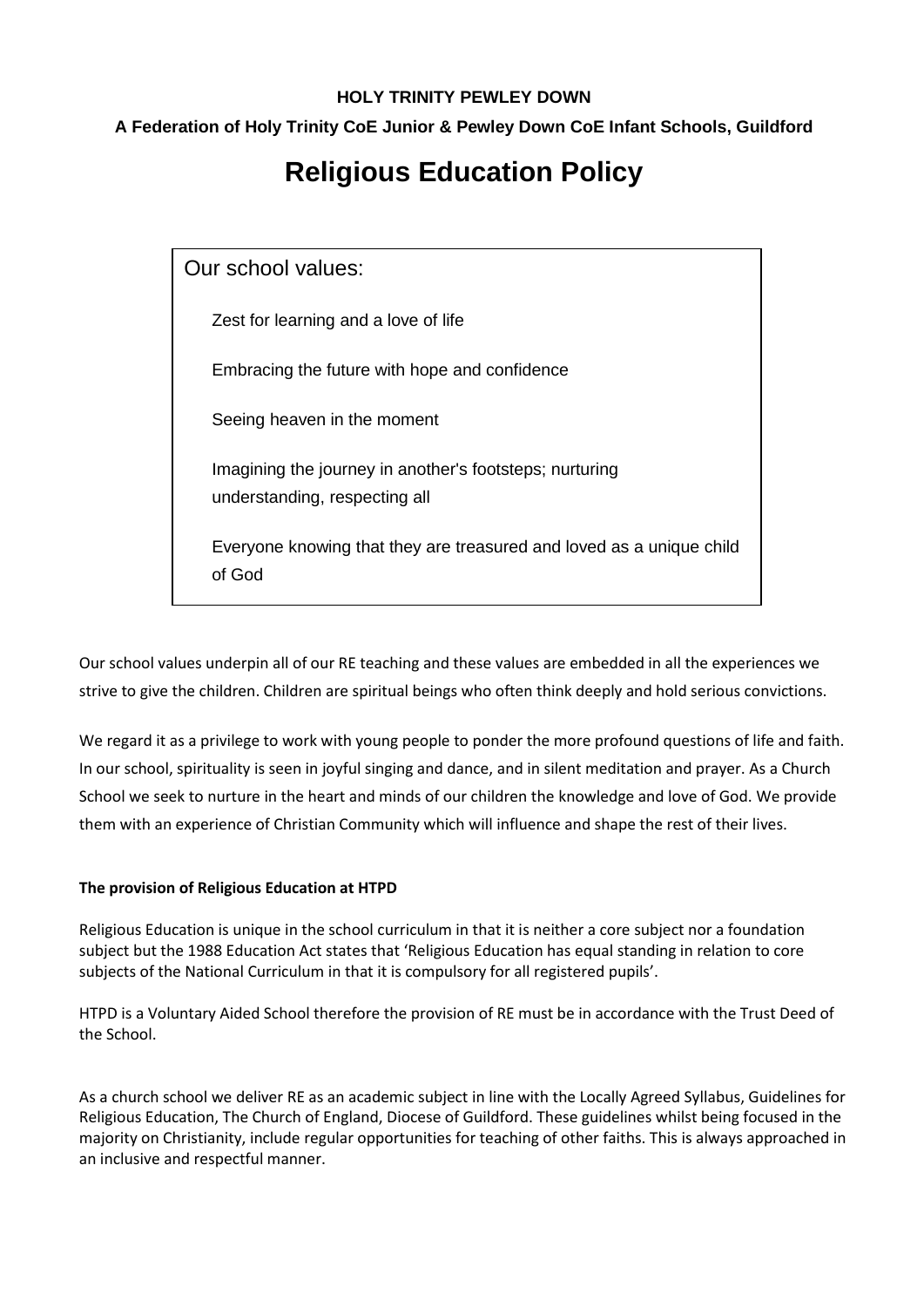Whilst we believe passionately that RE and Collective Worship are central to the life of HTPD and in very many respects are inextricably connected, naturally complementing and enriching one another, they should however be managed separately.

## **The Aims of Religious Education**

The RE curriculum strives to be rich and creative, providing a whole range of opportunities for pupils to think about religion and belief, investigate and connect ideas and then have the ability to reflect and evaluate all they have shared and learnt.

#### **We aim to:**

 **provoke challenging questions** about the meaning and purpose of life, beliefs, the self, issues of right and wrong, and what it means to be human. RE develops pupils' knowledge and understanding of Christianity, other principal religions, and religious traditions that examine these questions, fostering personal reflection and spiritual development. We endeavour to foster:

## **"Zest for learning and a love of life"**

- **encourage children to explore their own beliefs** (whether those children are religious or nonreligious), in the light of what they learn, as they examine issues of religious belief and faith and how these impact on personal, institutional and social ethics; and to express their responses.
- **enable children to develop their sense of identity and belonging**, which will help them to flourish within their communities and as citizens in a multicultural and diverse society. In so doing we esteem every individual and instil our ethos of:

## **"Everyone knowing that they are treasured and loved as a unique child of God."**

- **teach children to develop respect for others**, including people with different faiths and beliefs, which will help them to challenge prejudice.
- **prompt children to consider their responsibilities** to themselves and to others, and to explore how they might contribute to their communities and to wider society. We encourage empathy, generosity and compassion. Through RE and across our wider curriculum we encourage children to:

## **"Imagine the journey in another's footsteps; nurturing0 understanding, respecting all."**

 **provide children with opportunities to think theologically,** inspiring in them a sense of awe, wonder and mystery, thereby:

#### **"Seeing Heaven in the moment"**

 **help children find reasons for hope in a troubled world,** understanding how religious faith can sustain them in difficult circumstances and in the face of opposition; in so doing we enable children to:

**"Embrace the future with hope and confidence"**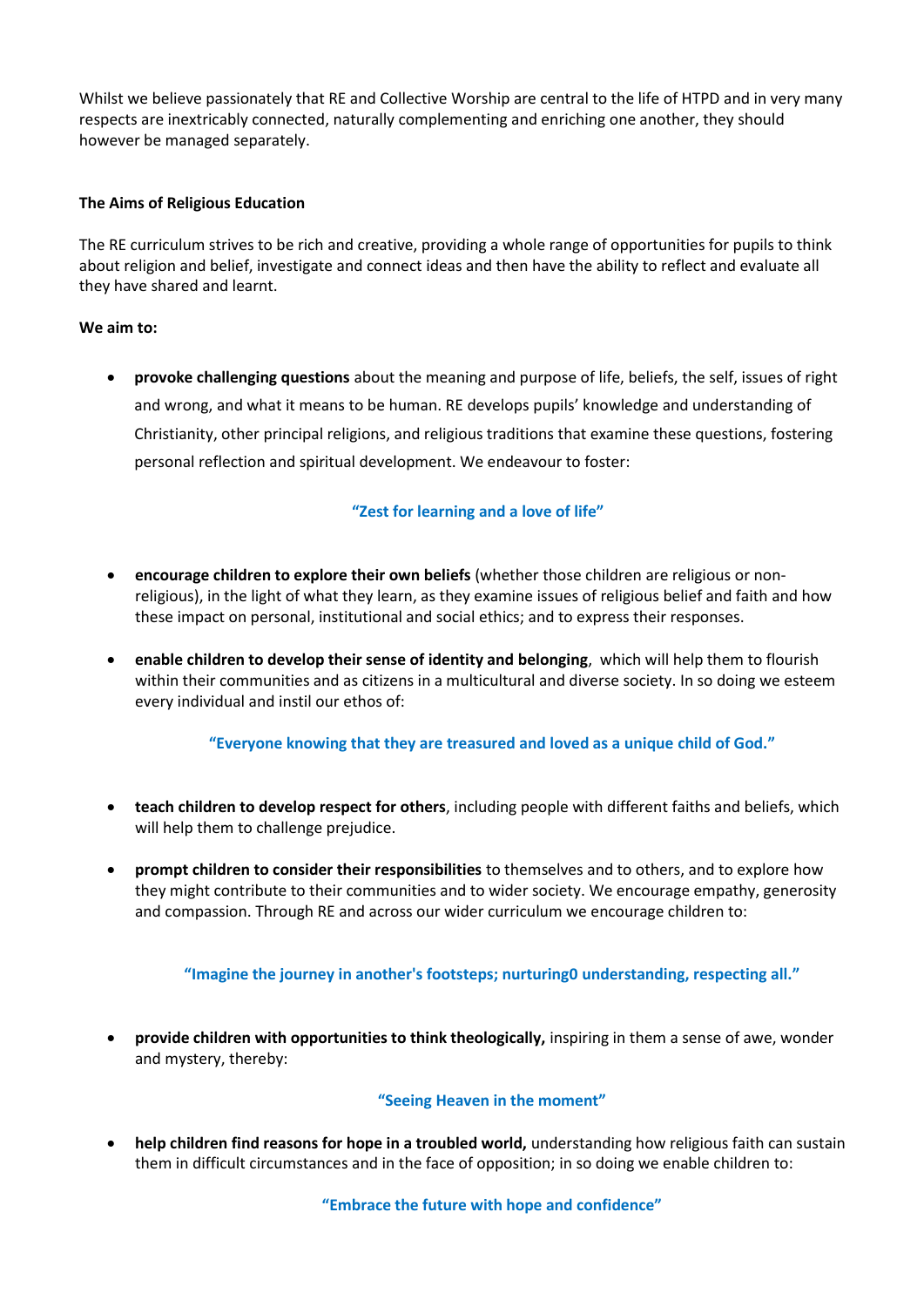## **The teaching of Religious Education**

The majority of RE is taught through a cross curricular topic based approach or in line with the religious calendar.

The scheme of work is based on the guidelines from the Guildford Board of Education, the new ASUs (Alternative Study Units) and our internal school planning and provision.

We endeavour to underpin each RE topic by 'big questions' that provide a high level of challenge for children. The scheme is designed to ensure clear and obvious progression in what is taught and learnt.

RE lessons are generally taught on a weekly basis but there are many times where a topic is based around a whole week's work or may well be a day's worth of activities. For example Yr 3 children spend 2 days on a project learning about Christian places of worship, visiting 3 very different churches, identifying some of the similarities and differences and starting to make sense of why people express their faith in different ways. At Christmas and Easter each year group is involved in projects covering several days, looking at different aspects of the festivals.

Different religions are studied in more depth in Key Stage 2. Obviously visitors, trips and artefacts play a fundamental role in these topics.

All work is planned to ensure very good coverage with careful differentiated planning to challenge all abilities. The scheme of work pays particular attention to clearly defined Learning Outcomes which continue to challenge and encourage children to investigate and evaluate their learning.

All children from Year 2-Year 6 have been given their own Bibles which they use regularly in lessons. This initiative has been a great success, with the children continually developing skills to handle the text, gaining a clearer picture of chronology and most importantly really enjoying reading and discussing the stories.

In order to make Religious Education a lively, active and creative subject we employ a variety of teaching methods. In any RE lesson you may expect to see a whole variety of 'learning experiences'; group and paired discussion, research, home group/specialist group feedback, art work, drama, poetry, research, outside work, handling artefacts, listening to guests, hot-seating, ICT use, music, comprehension activities and the use of periods of stillness and reflection.

Where possible we want our pupils to have opportunities to encounter local faith communities through visits to local places of worship or visits from members of local faith communities.

### **Resources**

All children from Year 2 onwards have their own Bibles, there is an extensive school library, there are a small number of artefacts located at school and artefacts and books are loaned from the Education Centre at Guildford Cathedral.

#### **SEN Provision**

As a highly inclusive church school all RE resources and lessons are suitably differentiated to meet the needs of children with a range of SEND eg resources enlarged for visually impaired pupils, less written work involved for children with fine motor control problems, easily accessed and planned tasks for children with learning difficulties etc. Wherever possible the children remain in their class groups, benefitting from increased teacher input, TA support and beneficial pairings and group work.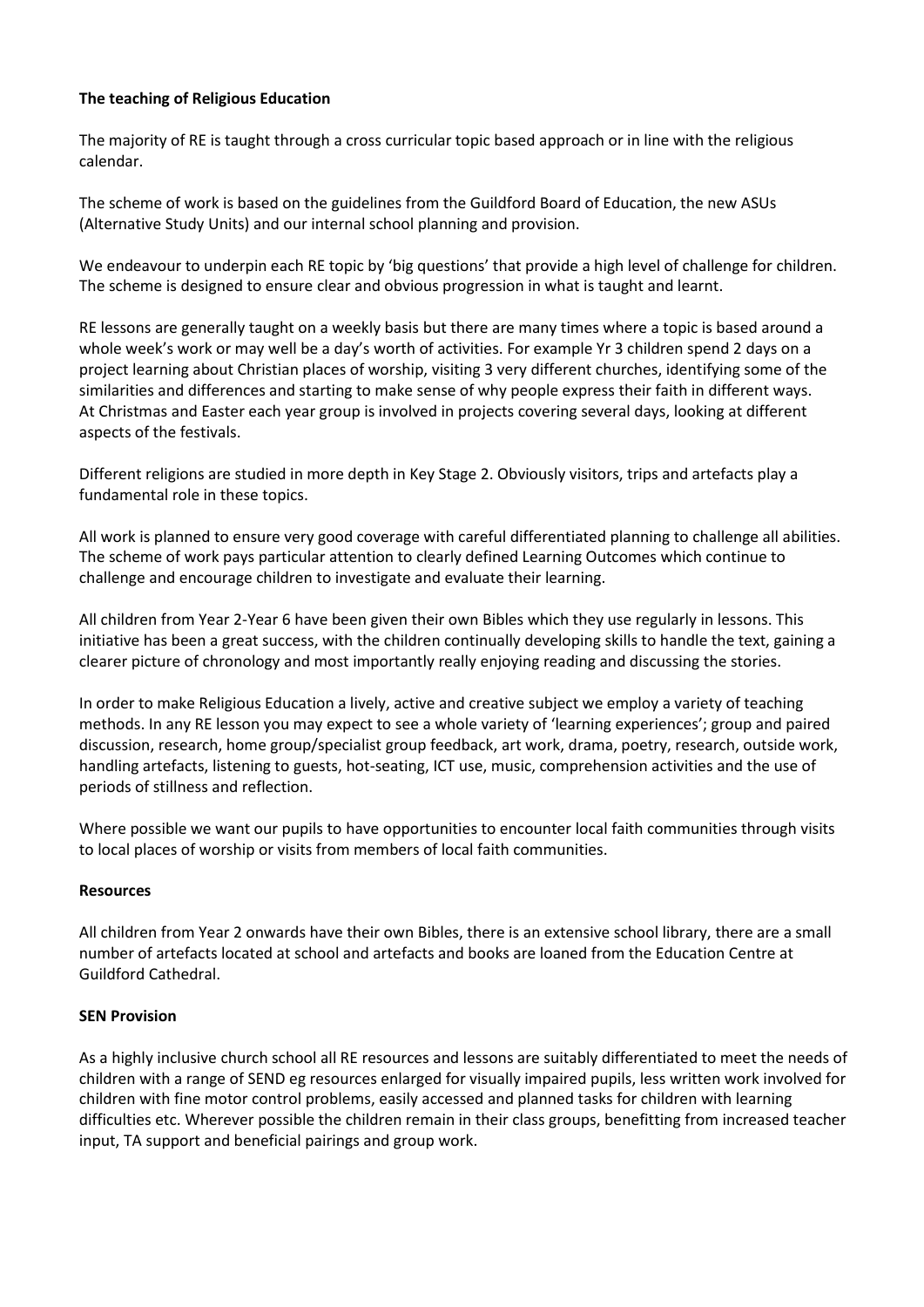## **Assessment, Recording and Monitoring of RE**

RE lessons are observed by the RE coordinator and by members of the SLT. All year groups are observed during the academic year.

All recorded written work by the children is effectively marked and then becomes part of their topic work for that term.

Through effective marking, planning and assessment procedures, staff are able to meet the needs of all children and plan future lessons. The school has a clear system in place to track assessment data in order to monitor progress both of the whole cohort and specific groups. As in all areas of the curriculum, staff are marking work in a way that will enable the children to respond to their comments and then reflect and improve on their work. Teachers record ongoing assessments in their individual markbooks.

All staff are very familiar with the Diocesan assessment descriptors for RE and use these in the assessment process. We have adapted these to determine end of year expectations, and teachers make a summative judgement annually as to whether each child is working towards these expectations, meeting these expectations, or working at greater depth within these expectations.

#### **The right of Withdrawal from RE lessons**

At HTPD School we wish to be an inclusive community but recognise that parents, of course, have the legal right to withdraw their children from Religious Education on the grounds of beliefs and conscience.

We would ask any parent considering this option, to contact the head teacher to discuss any concerns or anxieties about the policy, provision and practice of RE. It may be that after due discussion, there are just 'some' elements that are objected to, and in which case, withdrawal may not need to be continuous.

#### **Review**

**. .**

The Governing Body of HTPD first adopted this policy in 2017. The authors are CB /CF. It will be reviewed annually by the Governing Body and will be revised as often as may be required.

**Date last reviewed: January 2021 Date for next review: January 2022** 

**Signed: Clare Brunet Headteacher HTPD**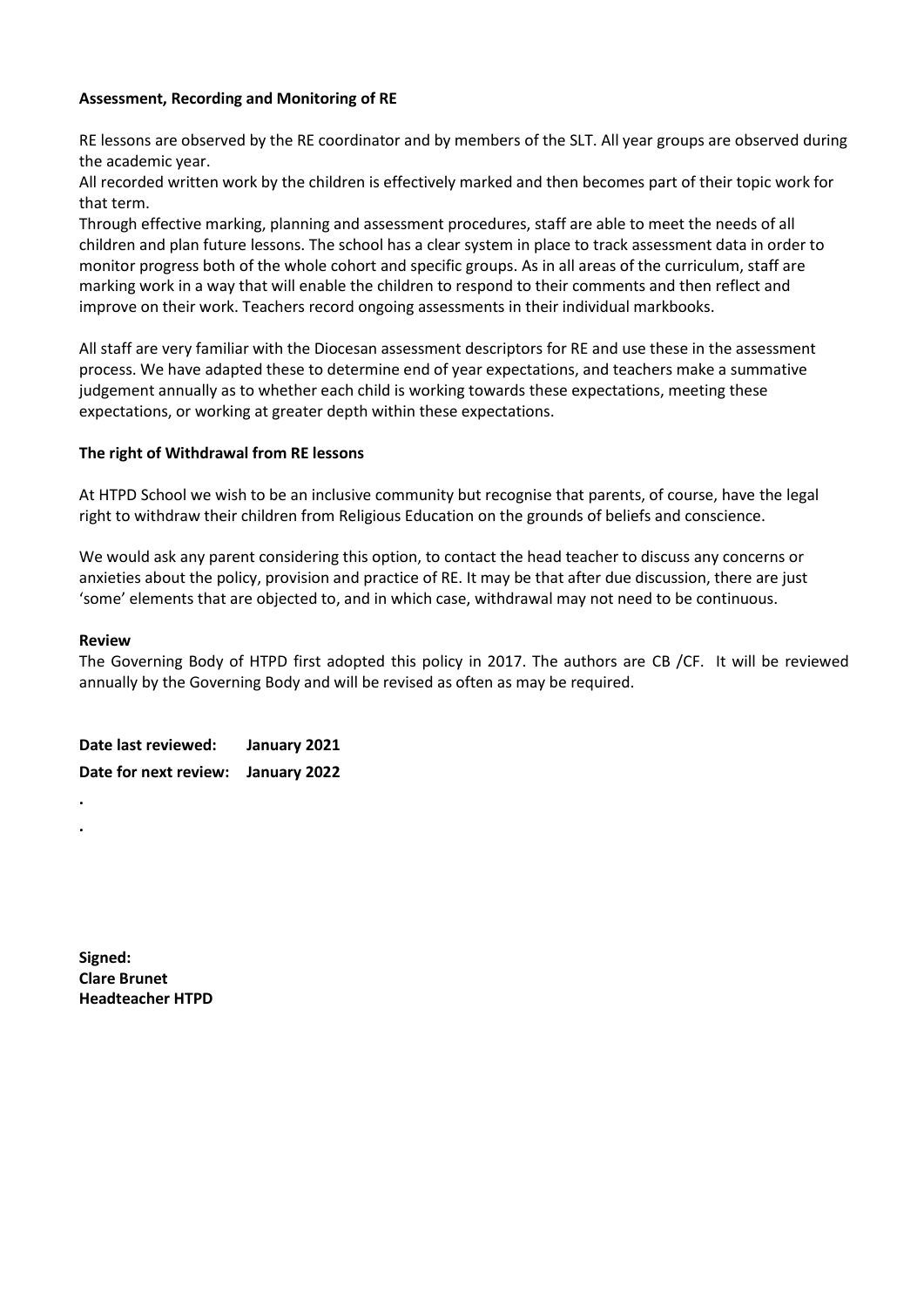| <b>EYFS</b> | <b>Term</b>   | <b>Units</b>                    | <b>Link to School Value</b>                    |
|-------------|---------------|---------------------------------|------------------------------------------------|
|             | Autumn        | Harvest: it's good to share     | Zest for Learning and love of life             |
|             |               | Why do we have celebrations?    | Zest for Learning and love of life             |
|             |               | Christmas: Who travelled to     | Imagining the journey in another's footsteps   |
|             |               | Bethlehem?                      |                                                |
|             | <b>Spring</b> | Our church school: why do we    | Everyone is treasured as a unique child of God |
|             |               | have assembly?                  |                                                |
|             |               | Why do we visit the church? *Is | Embracing the future with hope and confidence  |
|             |               | this the Y1 unit 'What is a     |                                                |
|             |               | church'?*                       |                                                |
|             |               | Easter: New life all around     | Seeing heaven in the moment                    |
|             | Summer        | This is the world that God made | Embracing the future with hope and confidence  |
|             |               | Who did Jesus spend time with?  | Everyone is treasured as a unique child of God |
|             |               | Who was a friend of God?        | Seeing heaven in the moment                    |

| Year 1 | <b>Term</b> | <b>Units</b>                      | <b>Link to School Value</b>                    |
|--------|-------------|-----------------------------------|------------------------------------------------|
|        | Autumn      | Au1: What is the Bible about?     | Imagining the journey in another's footsteps   |
|        |             | (Old Testament Bible Heroes)      |                                                |
|        |             | Au2: Who is God? (No topic link)  | Zest for Learning and love of life             |
|        |             | Au2: Why do people give presents  | Being treasured and loved as a unique child of |
|        |             | at Christmas? (toys/presents)     | God                                            |
|        | Spring      | Sp1: Is the world a fair place?   | Imagining the journey in another's footsteps   |
|        |             | $(OSU)$ (Fairy tales –            |                                                |
|        |             | mortals/doing the right thing)    |                                                |
|        |             | Sp2: Who is Jesus?                | Learn to live                                  |
|        |             | Pause Day: Why do Christians      |                                                |
|        |             | pray?                             |                                                |
|        |             | Easter: Is Easter happy or sad?   | Embracing the future with hope and confidence  |
|        | Summer      | Su1: How can we care for God's    | Seeing heaven in the moment                    |
|        |             | world? $(OSU)$ (Growing – caring  |                                                |
|        |             | for the environment)              |                                                |
|        |             | Su2: What is the Torah and why is | Imagining the journey in another's footsteps   |
|        |             | it important to Jews? And Why do  | Embracing the future with hope and confidence  |
|        |             | Jewish families celebrate Sabbat  | Being treasured and loved as a unique child of |
|        |             | (Pirates – focus on people around | God                                            |
|        |             | the world $-$                     |                                                |
|        |             | similarities/differences)         |                                                |

| Year 2 | Term   | <b>Units</b>                             | <b>Link to School Value</b>                  |
|--------|--------|------------------------------------------|----------------------------------------------|
|        | Autumn | Au1: Why did Jesus tell parables?        | Imagining the journey in another's footsteps |
|        |        | Au1: What are <i>your</i> big questions? | Zest for Learning                            |
|        |        | (OSU)                                    |                                              |
|        |        | Au2: Why is the Bible an                 | Seeing heaven in the moment                  |
|        |        | important book?                          |                                              |
|        |        | Au2: Why did angels announce             | Seeing heaven in the moment                  |
|        |        | the birth of Jesus?                      |                                              |
|        | Spring | Sp1: What is a Christian?                | Embrace the future with hope and confidence  |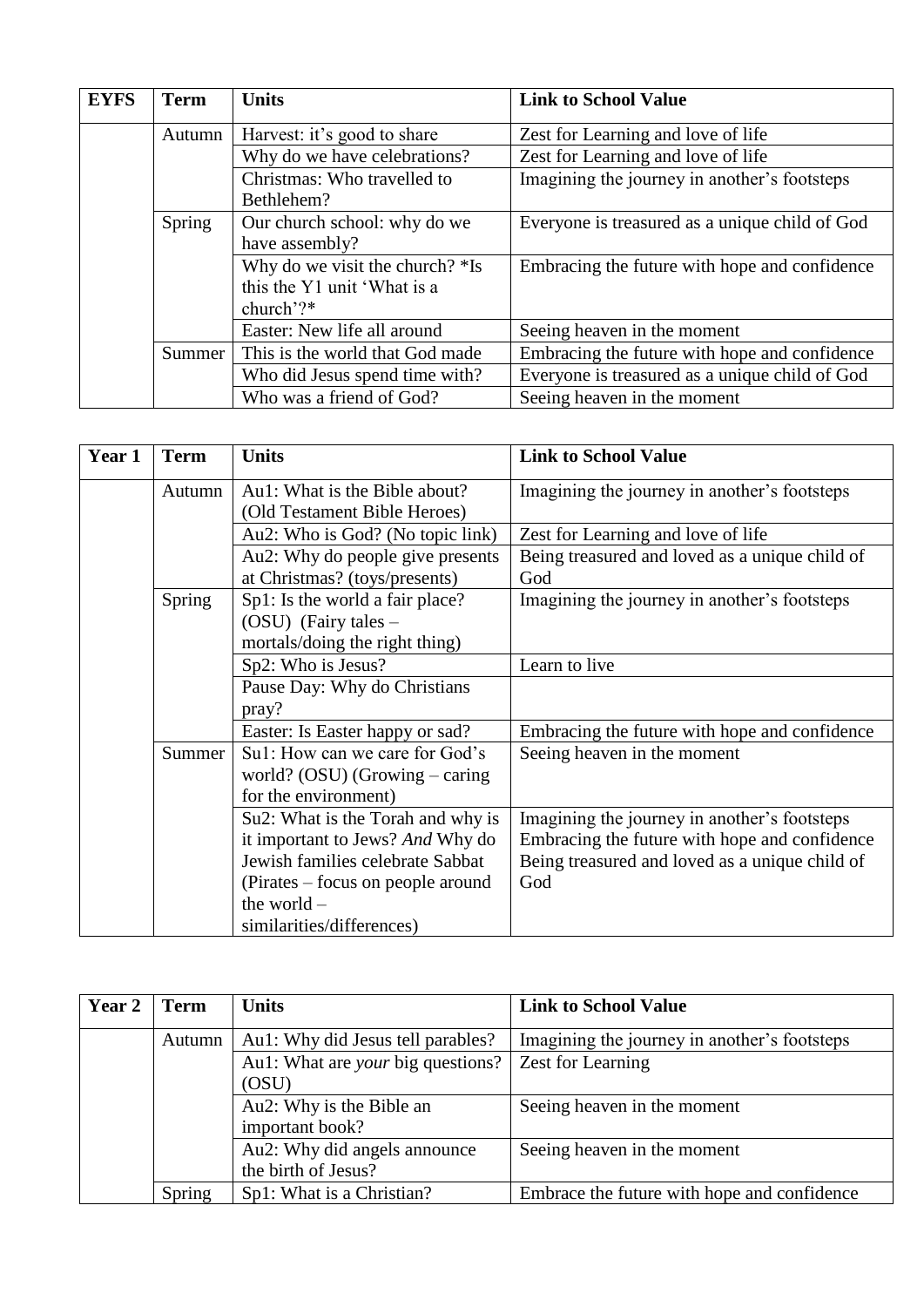|        | Sp1: Why do Christians go to<br>church?        | Everyone is treasured and loved as a unique<br>child of God      |
|--------|------------------------------------------------|------------------------------------------------------------------|
|        | Sp2: What is Easter <i>really</i> about        | Everyone is treasured and loved as a unique<br>child of God      |
| Summer | Su1: How do Christians worship<br>God?         | Embrace the future with hope and confidence<br>Zest for learning |
|        | Su2: What is important for<br>Muslim children? | Imagining the journey in another's footsteps                     |

| Year 3 | <b>Term</b>     | <b>Units</b>                                                                       | <b>Link to School Value</b>                              |
|--------|-----------------|------------------------------------------------------------------------------------|----------------------------------------------------------|
|        | Autumn          | Au1: How does the Bible reveal                                                     | Everyone treasured and loved as a unique child           |
|        |                 | God's plan?                                                                        | of God                                                   |
|        |                 | Au2: How did Jesus change lives?                                                   | Embracing the future with hope and confidence.           |
|        |                 | Au2: What might Jesus think of<br>Christmas today?                                 | Imagining the journey in another's footsteps             |
|        | Spanish<br>Link | Is Christian worship the same all<br>over the world?                               | Imagining the journey in another's footsteps             |
|        | Spring          | Sp1: What are important times for<br>Jews?                                         | Imagining the journey in another's footsteps             |
|        |                 | Sp2: Why do Christians share<br>communion?                                         | Seeing heaven in the moment                              |
|        |                 | Sp2: What happened during 'Holy<br>Week' – and what matters most to<br>Christians? | Seeing heaven in the moment                              |
|        | Spanish<br>Link | Is Christian worship the same all<br>over the world?                               | Imagining the journey in another's footsteps             |
|        | Summer          | Su1: How did the church begin?                                                     | Everyone treasured and loved as a unique child<br>of God |
|        |                 | Su2: What do Christians believe<br>God is like?                                    | Zest for learning and love of life                       |

| Year 4 | <b>Term</b> | <b>Units</b>                      | <b>Link to School Value</b>                    |
|--------|-------------|-----------------------------------|------------------------------------------------|
|        | Autumn      | Au1: Why do Christians worship    | Imagining the journey in another's footsteps   |
|        |             | Jesus Christ?                     |                                                |
|        |             | Au2: Why do Christians still pray | Imagining the journey in another's footsteps   |
|        |             | the Lord's prayer?                |                                                |
|        |             | Au2: How can artists help us      | Seeing heaven in the moment                    |
|        |             | understand Christmas?             |                                                |
|        | Spring      | Sp1: How can a synagogue help us  | Imaging the journey in another's footsteps     |
|        |             | to understand the Jewish faith?   | Everyone treasured and loved as a unique child |
|        |             |                                   | of God                                         |
|        |             | Sp2: What is 'wisdom'?            | Zest for learning and love of life             |
|        |             |                                   | Embracing the future with hope and confidence  |
|        |             | Sp2: How does lent help           | Imagining the journey in another's footsteps   |
|        |             | Christians prepare for Easter?    |                                                |
|        | Summer      | Su1: How have Christians          | Zest for learning and love of life             |
|        |             | changed the world?                | Embracing the future                           |
|        |             | Su2: Why should we care for       | Embracing the future with hope and confidence  |
|        |             | God's world? (OSU)                |                                                |